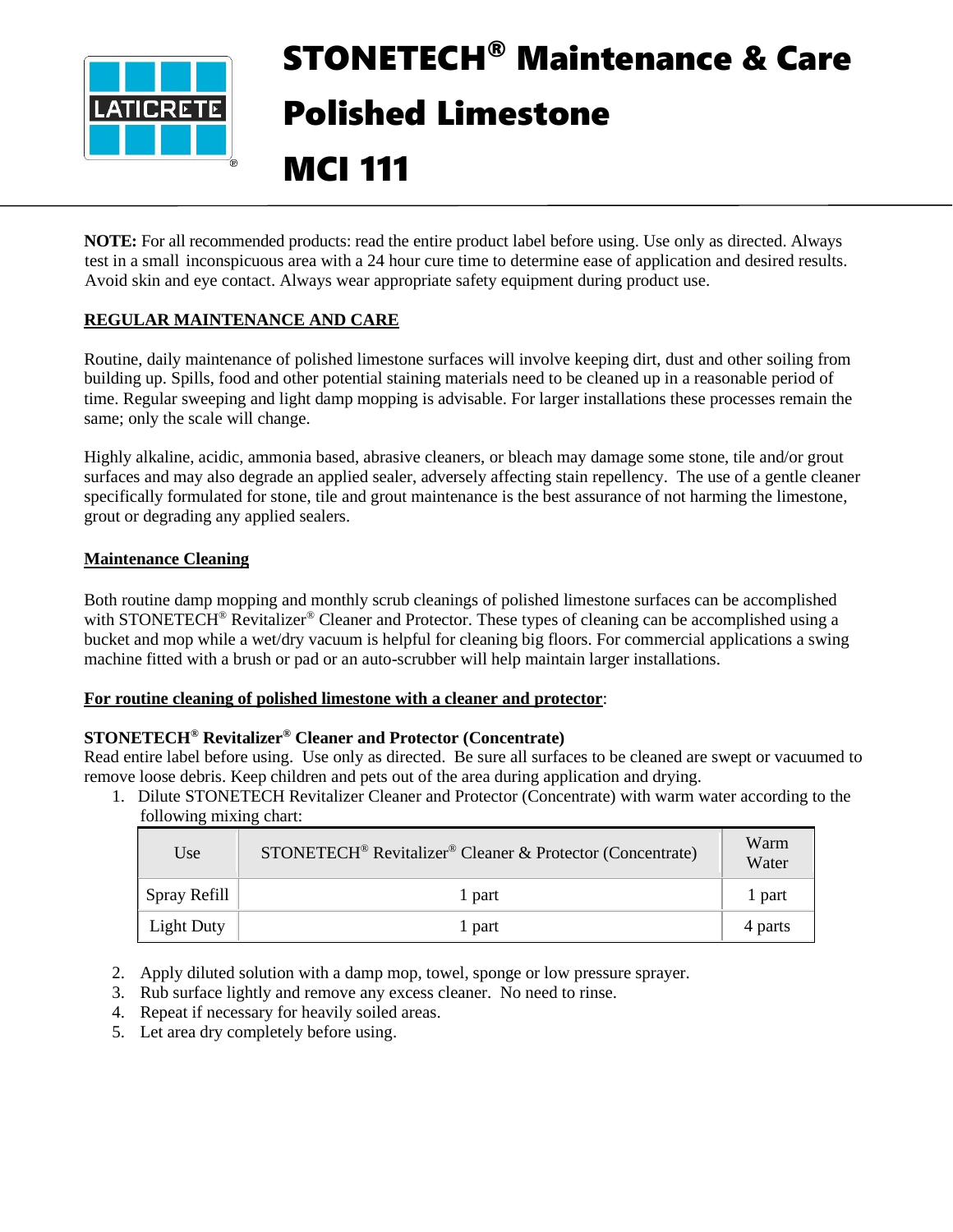# **STONETECH® Revitalizer® Cleaner and Protector (Ready-To-Use)**

Read entire label before using. Use only as directed. Be sure all surfaces to be cleaned are swept or vacuumed to remove loose debris. Keep children and pets out of the area during application and drying.

- 1. To refill 24 oz. (709 mL) spray bottle, use a funnel.
- 2. Spray or pour directly onto soiled area.
- 3. Wipe clean with a dry towel, lint free cloth or sponge. No need to rinse.
- 4. Repeat for heavily soiled areas using a non-abrasive scrubbing pad.
- 5. Wipe clean with a dry towel.

Refer to [DS 212.0](https://cdn.laticrete.com/~/media/product-documents/product-data-sheets/ds-212.ashx) for more information.

## **For routine cleaning of polished limestone installations with a cleaner**:

#### **STONETECH Stone & Tile Cleaner (Concentrate)**

Read entire label before using. Use only as directed. Be sure surfaces to be cleaned are swept or vacuumed to remove loose debris. Avoid skin and eye contact with product. Wear protective eyewear and gloves when handling concentrate. Keep children and pets out of the area during application and drying.

1. Dilute STONETECH® Stone & Tile Cleaner (Concentrate) with warm water according to the following mixing chart:

| Use               | STONETECH <sup>®</sup> Stone & Tile Cleaner (Concentrate) | Warm Water |
|-------------------|-----------------------------------------------------------|------------|
| Light Duty        | 1 part                                                    | 64 parts   |
| <b>Heavy Duty</b> | 1 part                                                    | 32 parts   |

- 2. Apply mixed solution with a damp mop, sponge or appropriate professional cleaning equipment.
- 3. Clean entire area with mop, changing cleaning solution often to ensure that soil is not redeposited. Wipe or rinse cleaned area.
- 4. Let area dry completely before using.

# **STONETECH Stone & Tile Cleaner (Ready-To-Use)**

Read entire label before using. Use only as directed. Be sure surfaces to be cleaned are swept or vacuumed to remove loose debris. Avoid skin and eye contact with product. Wear protective eyewear and gloves when handling concentrate. Keep children and pets out of the area during application and drying.

- 1. Spray or pour directly onto soiled area.
- 2. Wipe clean with a dry towel, lint free cloth or sponge. No need to rinse.
- 3. Repeat for heavily soiled areas using a non-abrasive scrubbing pad.
- 4. Wipe clean with a dry towel.

Refer to **DS 211.0** for more information.

#### **For a brilliant shine on countertops and vanities:**

#### **STONETECH Polish**

Read entire label before using. Use only as directed. Always test in a small inconspicuous area to determine that the desired results will be achieved. Make sure surface is clean, dry and free of waxes and coatings.

- 1. Spray a light coat of STONETECH Polish over the entire surface.
- 2. Spread evenly with a clean cloth.
- 3. Buff until there is no visible liquid and a high shine appears.

**Note:** STONETECH Polish is not intended for floors as it may create a slipping hazard. It is not a restorative process for worn or damaged marble surfaces.

Please refer to **DS** 216.5 for more information.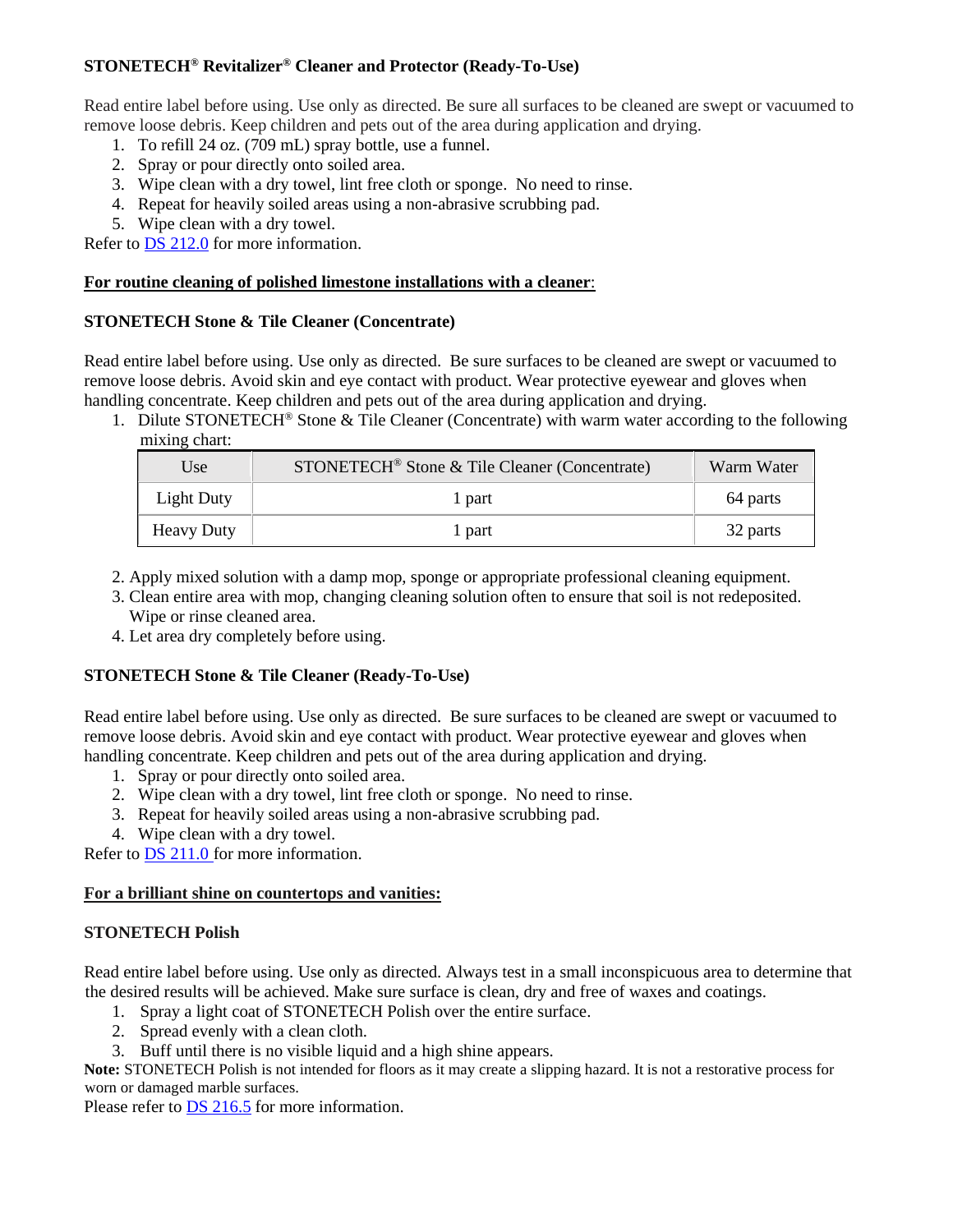# **NEW INSTALLATION PRE-GROUT TREATMENT**

## **Grouting cleanup is often easier when the stone is sealed prior to grouting. Light colored or porous polished limestones are susceptible to grout staining and may benefit from sealing prior to grouting.**

A simple water test can be performed to identify if the tile is porous. If the limestone darkens after applying water to the stone surface and waiting for 5 minutes, the tile is absorbent and applying a sealer prior to grouting may aid in clean up after grouting. On a polished limestone that does darken with water a single application of sealer is generally sufficient as a pre-grouting treatment.

#### **For a pre-grout sealer for polished limestone:**

## **STONETECH® Heavy Duty Sealer**

#### **Pre-Grout Sealer Application**

Read entire label before using. Use only as directed. Always test in a small inconspicuous area with a 24-hour cure time to determine ease of application and desired results. Make sure surface is clean and free of waxes and coatings. STONETECH® Heavy Duty Sealer may be applied to damp surfaces one hour after standing water has been removed. Surface temperature should be between 50°F - 80°F (10°C - 26°C). Ensure that the area is wellventilated during application and until the surface is dry. Keep children and pets out of the area until treated surface is dry.

- 1. Ensure cap is closed and sealed and then shake well before use.
- 2. Mask off surfaces not intended to be treated.
- 3. Liberally apply an even coat of STONETECH Heavy Duty Sealer using a paint pad, roller, brush or lowpressure sprayer.
- 4. Allow the sealer to penetrate the surface for 10-15 minutes. During this time, keep the surface wet with sealer, adding more sealer as needed. DO NOT ALLOW SEALER TO COMPLETELY DRY ON THE SURFACE.
- 5. Thoroughly wipe dry the entire surface with clean absorbent towels.
- 6. A second coat may be needed for porous, absorbent surfaces. If a second coat is required, it should be applied within 30-40 minutes from the initial application as directed in steps 3-5.
- 7. Allow sealer to cure for 24 hours prior to grouting.
- 8. Clean tools used during application with water.

Refer to **DS 279.0** for more information.

#### **RESTORATIVE DEEP CLEANING**

#### **Stone, tile and grout installations can become heavily soiled over time. Restorative cleaning processes will help return these surfaces to a more acceptable appearance.**

The following restorative surface cleaning processes are done in preparation for resealing or for specialized surface cleaning circumstances. These cleaning processes should not damage the surface of the polished limestone. However, these types of heavy duty cleaning methods may degrade or strip many sealers from the application.

Depending on the type of soiling or staining, select one of the following options:

## **For cleaning grease, oil, dirt, dry soil, or to prepare for resealing:**

#### **STONETECH KlenzAll™ Cleaner (Concentrate)**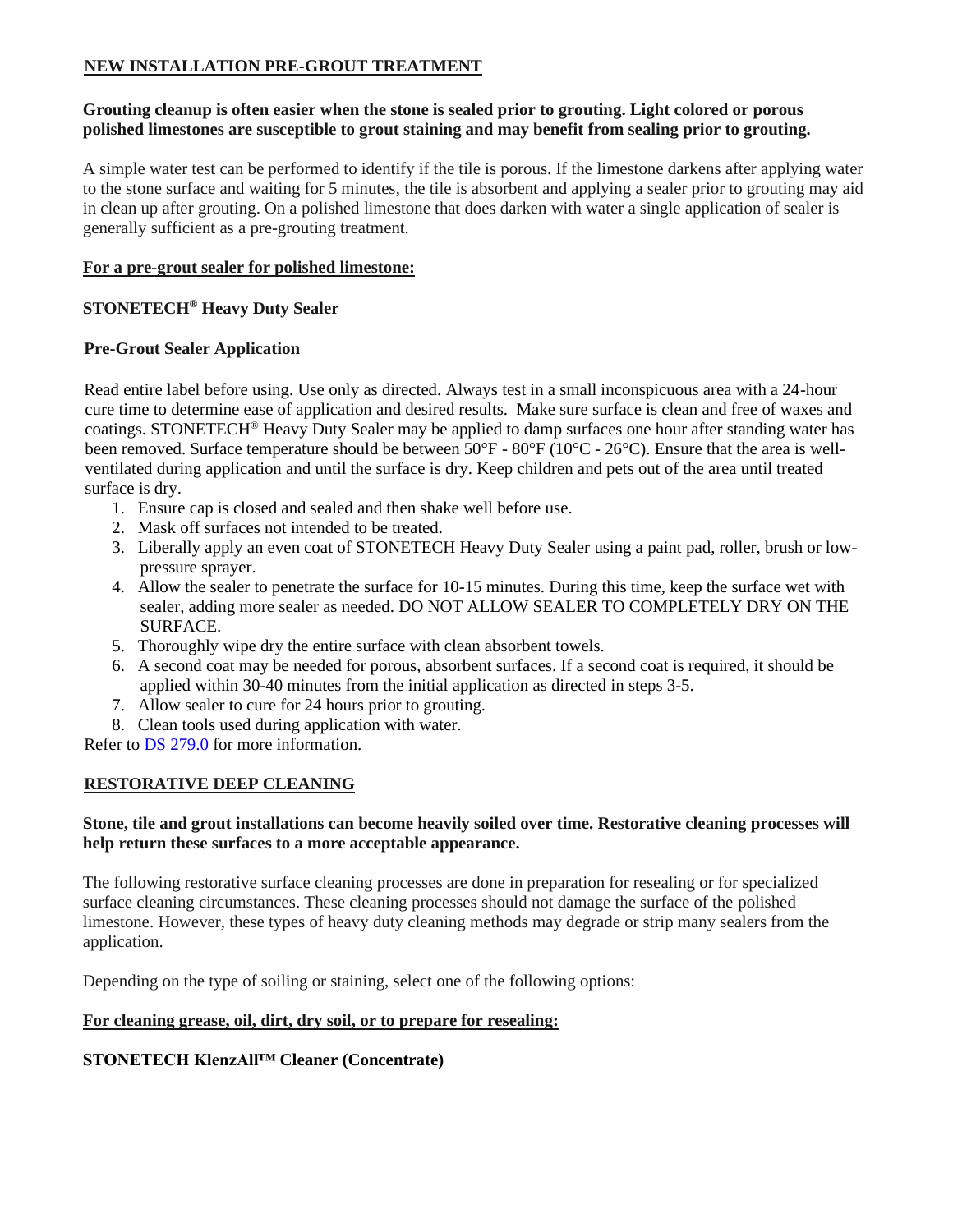Read entire label before using. Use only as directed. Always test in a small inconspicuous area to determine ease of use and desired results. Be sure all surfaces to be cleaned are swept or vacuumed to remove loose debris. Avoid skin and eye contact with product. Wear protective eyewear, gloves, long sleeves, and long pants while handling concentrate. Ensure work area is well-ventilated during application and until surface is dry. Keep children and pets out of the area during application and drying.

The following is a restorative surface cleaning process which is done in preparation for resealing or for specialized surface cleaning circumstances. This process should not damage the stone surface, however, this type of heavy duty cleaning will degrade or strip many sealers from the application.

1. Dilute concentrated STONETECH® KlenzAll™ Cleaner with warm water according to the following mixing chart:

| Use         | STONETECH <sup>®</sup> KlenzAll <sup>TM</sup> Cleaner (Concentrate) | Warm Water |  |
|-------------|---------------------------------------------------------------------|------------|--|
| Light Duty  | part                                                                | 8 parts    |  |
| Medium Duty | part                                                                | 4 parts    |  |

- 2. Apply mixed solution with a mop, clean cloth or low-pressure sprayer. Avoid applying cleaner on unintended surfaces.
- 3. Lightly scrub with a scrub brush or floor machine as needed.
- 4. Remove STONETECH KlenzAll Cleaner using a clean cloth, wet/dry vacuum or damp mop.
- 5. Rinse area well with clean water. Allow area to dry completely.
- 6. Some surfaces may require additional cleaning. If so, repeat steps  $2 5$  above.

7. Reseal cleaned area with an appropriate STONETECH sealer (e.g. STONETECH Heavy Duty Sealer). Refer to [DS 215.0](https://cdn.laticrete.com/~/media/product-documents/product-data-sheets/ds-215.ashx) for more information.

# **Removal of efflorescence, mineral deposits, and calcium based staining:**

This type of restorative surface cleaning process is typically performed with an acidic cleaning compound. The use of acidic cleaners will damage or affect the surface appearance of polished limestones. Surface refinishing may be required to remove mineral based deposits or stains from a polished limestone surface. Consulting a stone restoration professional is recommended.

# **Removal of cement grout hazes, stripping topical coatings, acrylic finishes or heavy waxes: STONETECH® Epoxy Grout Haze & Coating Stripper**

Read entire label before using. Use only as directed. Test in a small inconspicuous area to determine ease of application and desired results. Be sure all surfaces to be cleaned are swept or vacuumed to remove loose debris. Ensure work area is well-ventilated during application and until surface is dry. Keep children and pets out of the area until surface use resumes. Avoid contact with surfaces not intended to be treated. Avoid applying in direct sunlight. Should not be used in extreme temperatures. Recommended application temperature range is between  $50^{\circ}$ F -  $90^{\circ}$ F (10  $^{\circ}$ C - 32  $^{\circ}$ C).

- 1. SHAKE WELL BEFORE USING. Do not dilute before applying.
- 2. Wear rubber gloves and eye protection during handling and application to prevent skin and eye contact.
- 3. Liberally apply an even coat of STONETECH Epoxy Grout Haze & Coating Stripper over the required area with a paint brush, mop or paint pad. DO NOT APPLY WITH A SPRAYER. Immediately remove STONETECH Epoxy Grout Haze & Coating Stripper from unintended surfaces with a wet cloth to prevent potential damage to those surfaces.
- 4. Application time will vary depending on type of coating being removed. Approximate application times are as follows: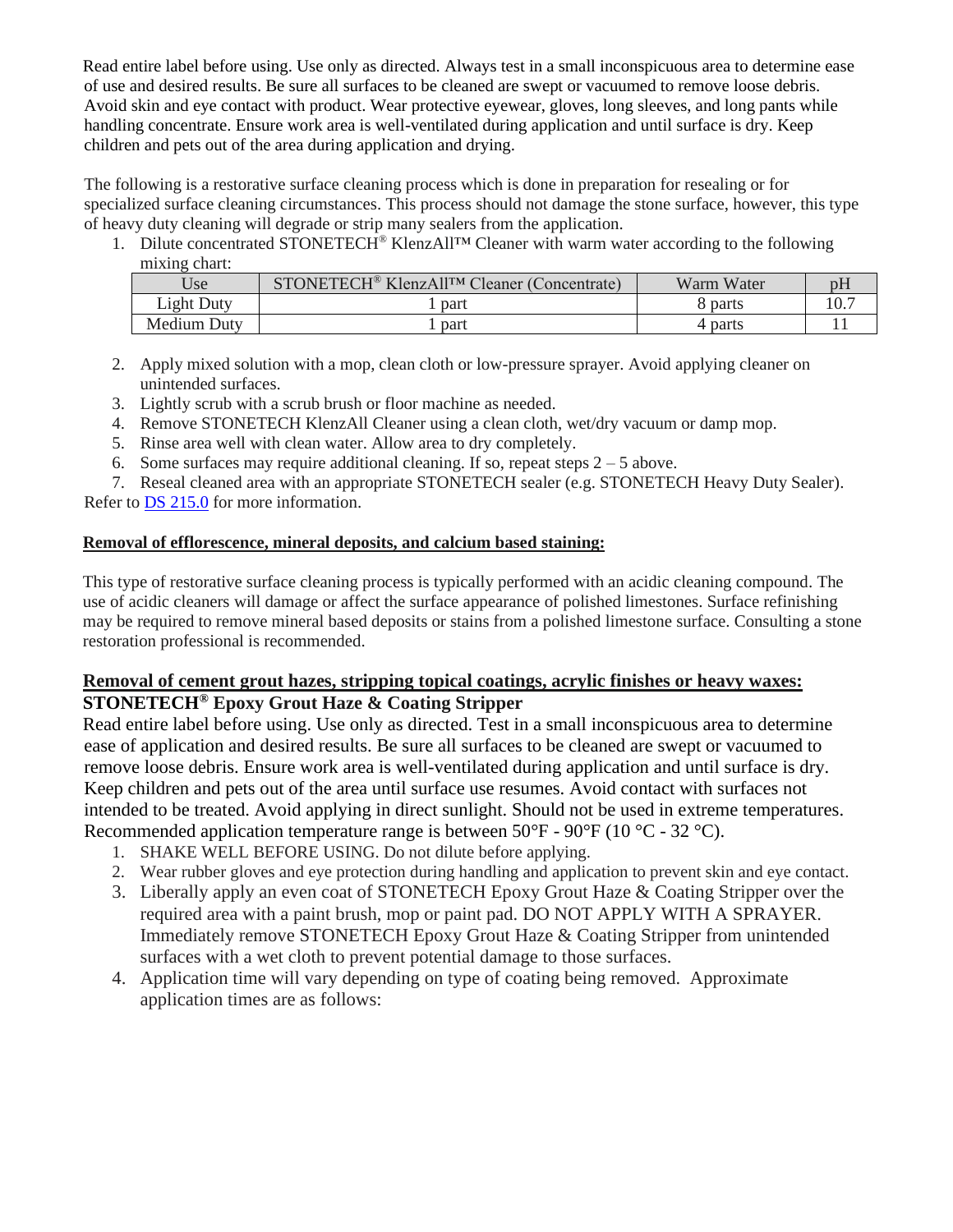| Haze / Coating          | <b>Surface Type</b>               | <b>Age of Haze/Coating</b> |                 |            |
|-------------------------|-----------------------------------|----------------------------|-----------------|------------|
|                         |                                   | 24 Hour                    | 7 Days          | $> 7$ Days |
| <b>Epoxy Grout Haze</b> | Tile                              | $1 - 3$ minutes            | $3 - 5$ minutes | 10 minutes |
| <b>Epoxy Grout Haze</b> | Natural Stone &<br><b>Masonry</b> | $1 - 3$ minutes            | $3 - 5$ minutes | 10 minutes |
| Coatings $*$            | Tile                              | $1 - 5$ minutes            |                 |            |
| Coatings $*$            | Natural Stone &<br>Masonry        | $1 - 5$ minutes            |                 | 10 minutes |

- 5. Do not let STONETECH® Epoxy Grout Haze & Coating Stripper dry on the surface. If STONETECH Heavy Duty Epoxy Grout Haze & Coating Stripper starts to dry, add additional product to keep surface wet.
- 6. Agitate surface with a nylon scrub brush or pad after testing a small area first to make sure that brush or pad will not scratch the surface. Surface can be wet with water to enable easier removal of coating.
- 7. Wipe up residual STONETECH Epoxy Grout Haze & Coating Stripper Coating Stripper with clean, dry cloth or wet mop. A wet/dry vacuum can be used for larger area.
- 8. Rinse surface well with clean water.
- 9. More than one application may be required, repeat steps 3 through 8 when necessary.
- 10. Surface traffic may begin 2 hours after removal of coating.

Refer to [DS 116.4](https://cdn.laticrete.com/~/media/product-documents/product-data-sheets/ds1664_stonetech-epoxy-grout-haze-coating-stripper.ashx) for more information.

## **For spot or small area deep cleaning**:

# **STONETECH® DeepKlenz™ Cleaner**

Read entire label before using. Use only as directed. Test in a small inconspicuous area to determine required results. Be sure all surfaces to be cleaned are swept or vacuumed to remove loose debris. Avoid skin and eye contact with product. Wear protective eyewear, gloves, long sleeves, and long pants while handling concentrate. Ensure work area is well-ventilated during application and until surface is dry. Keep children and pets out of the area during application and drying. Recommended application temperature range is between 40°F - 100°F (4°C - 38°C).

- 1. Thoroughly wet surface by directly spraying onto soiled area.
- 2. Allow STONETECH DeepKlenz™ Cleaner to work on the surface for 5-10 minutes. Do NOT allow product to dry on the surface.
- 3. Lightly scrub with a stiff bristle brush to remove the surface contaminants.
- 4. Rinse and wipe surface with clean cloth and warm water. Repeat as needed for heavy soiled areas.

5. Reseal cleaned area with an appropriate STONETECH sealer (e.g. STONETECH Heavy Duty Sealer). Refer to [DS 111.2](https://cdn.laticrete.com/~/media/product-documents/product-data-sheets/ds-1112.ashx) for more information.

#### **For cleaning and removing soap scum:**

# **STONETECH Soap Scum Remover**

Read entire label before using. Use only as directed. Always test in a small inconspicuous area to determine ease of use and desired results. Be sure surfaces to be cleaned are swept or vacuumed to remove loose debris. Avoid skin and eye contact. Wear protective eyewear and gloves. Keep children and pets out of the area during application and drying.

1. Spray STONETECH Soap Scum Remover directly on soiled areas. Avoid applying onto unintended surfaces.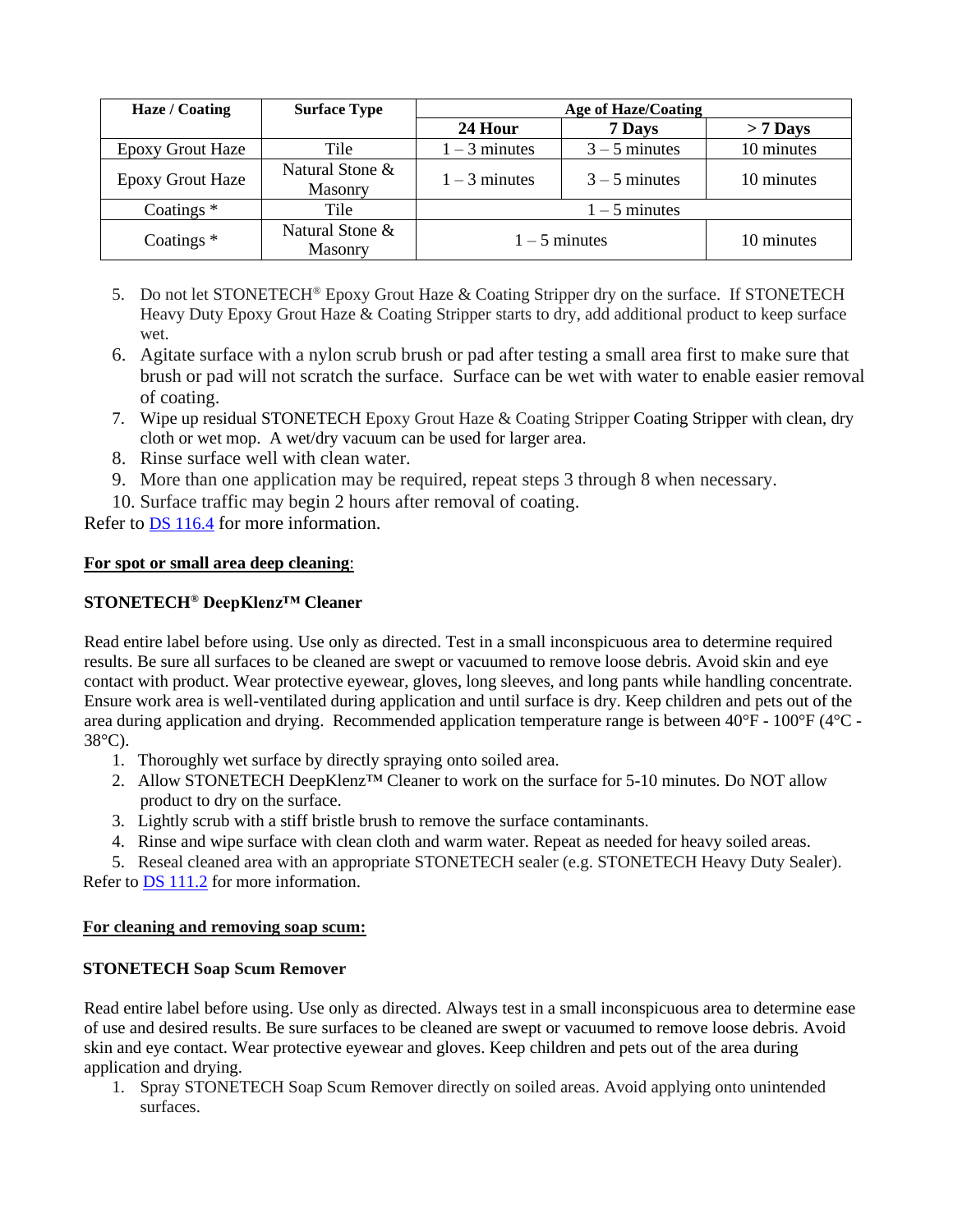- 2. Wipe surface with clean, dry cloth or scrub with stiff nylon brush as needed.
- 3. Rinse area well with clean water.
- 4. Wipe area dry with clean cloth.
- 5. Repeat as needed for heavily soiled areas.

Refer to [DS 229.0](https://cdn.laticrete.com/~/media/product-documents/product-data-sheets/ds-229.ashx) for more information.

## **For cleaning and removing mold and mildew:**

## **STONETECH® Mold & Mildew Stain Remover**

Read entire label before using. Use only as directed. Always test in a small inconspicuous area to determine ease of use and desired results. Be sure surfaces to be cleaned are swept or vacuumed to remove loose debris. Avoid skin and eye contact. Wear protective eyewear and gloves. Keep children and pets out of the area during application and drying. Do not mix this product with other household cleaners or metals.

- 1. Spray STONETECH® Mold & Mildew Stain Remover directly on soiled areas. Avoid applying onto unintended surfaces.
- 2. Clean surface with non-abrasive sponge or stiff nylon brush as needed.
- 3. Rinse area well with clean water.
- 4. Repeat as needed for heavily-soiled areas.

Refer to [DS 219.0](https://cdn.laticrete.com/~/media/product-documents/product-data-sheets/ds-219.ashx) for more information.

## **For oil stain removal:**

## **STONETECH Oil Stain Remover**

Read entire label before using. Use only as directed. Always test in a small inconspicuous area to determine that the desired results will be achieved. Make sure surface is clean, dry, and free of waxes and coatings. Ensure that area is well-ventilated and keep children and pets away from the area during application and until surface is clean and dry.

- 1. Using a plastic or wood spatula, stir thoroughly to mix the paste.
- 2. Apply a  $\frac{1}{4}$  (6 mm) thick layer of paste to the stain. Ensure that the paste extends at least 1" 2" (25 50mm) beyond the edge of the stain.
- 3. Do not cover.
- 4. Allow 48 72 hours for STONETECH Oil Stain Remover to dry.
- 5. Using a plastic spatula, remove the dried STONETECH Oil Stain Remover and discard.
- 6. Allow solvent to completely dry from the stone.
- 7. If stain is not completely gone after drying, repeat process.
- 8. Clean up residue and tools with mineral spirits.
- 9. Once the surface is dry, reseal the cleaned area with an appropriate STONETECH sealer (e.g. STONETECH Heavy Duty Sealer).

Refer to **DS 214.0** for more information.

#### **Mechanical Refinishing for Polished Limestone**

# **STONETECH Honing & Polishing Powders**

This refinishing process is designed for scratch, etch and wear pattern removal and will restore the stone's surface to a uniform finish and shine. Depending on the severity of the wear or damage to the stone use, in succession, one or more of the grit levels (180/280/400/600/800) of the STONETECH Honing Powders bringing the stone up to an even, uniform 800 grit finish. After the honing steps, follow with the STONETECH Polishing Powder to create the final shine.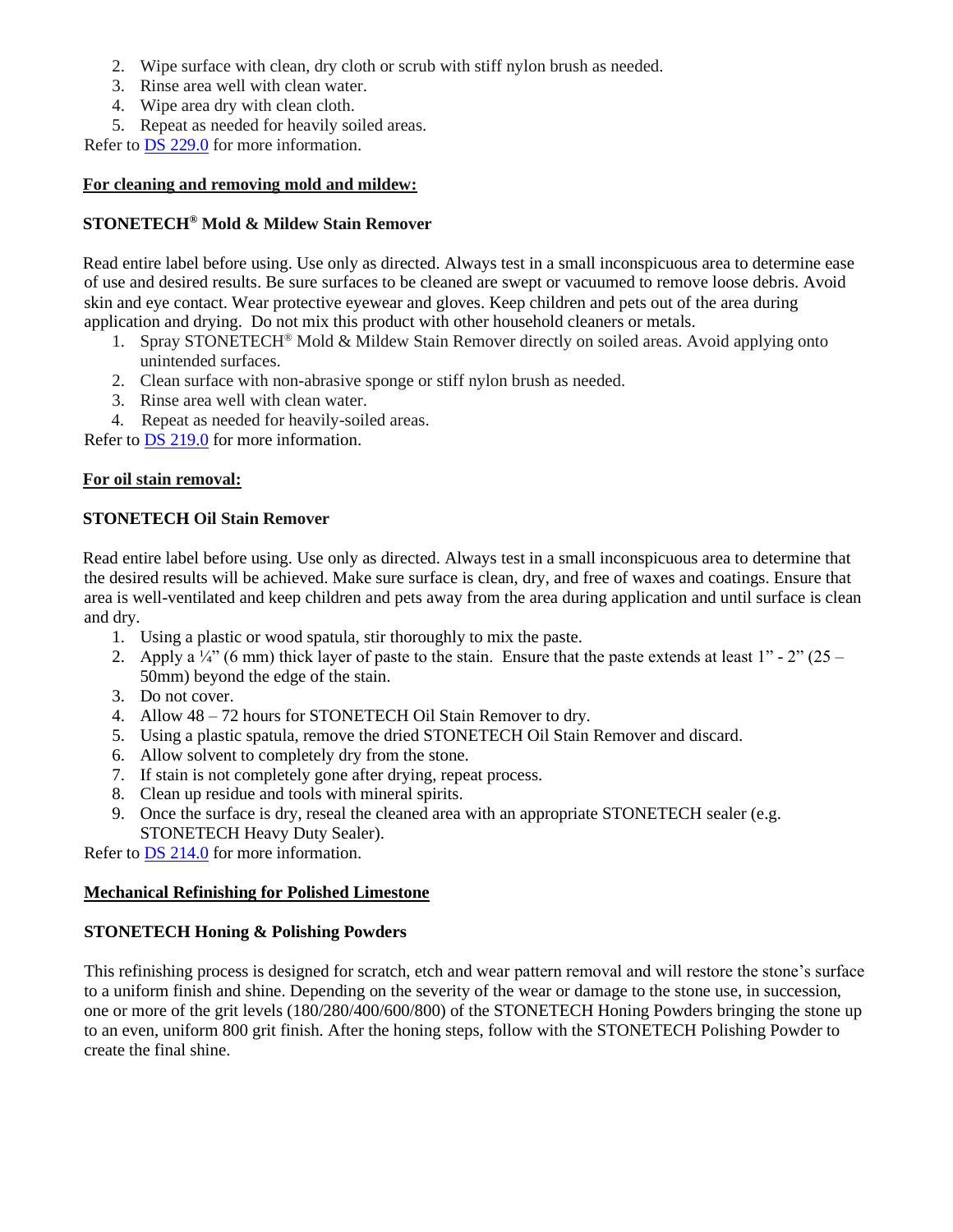Refinishing requires using a hand-held low speed sander/polisher or an orbital sander for counters, walls or floor edges. For floors use a weighted 175 rpm floor machine (130 - 140 lb. [59.1 – 63.6 kg]). Hand machines and floor machines need to be fitted with a natural hair pad or a white nylon polishing pad.

Read entire label before using. Use only as directed. Always test in a small inconspicuous area to determine ease of application and desired results. Allow new grout installations to cure for a minimum of 72 hours prior to application. Make sure surface is clean, dry and free of waxes and coatings.

## **For refinishing to a polished finish:**

- 1. If surface is heavily soiled, pre-clean with STONETECH® KlenzAll™ Cleaner if needed.
- 2. Mask off and protect any baseboards or adjacent areas to avoid splashing and overspray onto surfaces not intended to be treated.
- 3. If you are using a variety of abrasive grits, ensure that the surface is well rinsed, and a new pad is used for each changeover.
- 4. Apply approximately 1/2 cup (118 mL) STONETECH Honing Powder plus 1 cup (237 mL) clean water directly onto the stone surface.
- 5. Refinish using a hand orbital sander or weighted floor machine at 130-140 lbs. (59.1 64.6 kg). 175 rpm, fitted with a natural hair pad.
- 6. Keep compound wet while refinishing with plenty of water. Add STONETECH Honing Powder as needed.
- 7. Use successively higher numbered grits of STONETECH Honing Powder to close the face of the stone and follow with STONETECH Polishing Powder applied as in steps 5-10 above. Repeat as needed to achieve the desired level of shine.
- 8. Rinse well and use a wet vacuum or hot water extraction unit to remove all remaining compound.
- 9. Clean equipment with water.

10. Reseal polished area with an appropriate STONETECH sealer (e.g. STONETECH Heavy Duty Sealer). Refer to **DS** 225.5 and **DS** 224.5 for more information.

# **SEALING AND PROTECTING:**

Polished limestone is susceptible to staining from both oil and water-based materials and sealing will help protect the stone's appearance. The cement grouts used in limestone tile installations will also be more stain resistant with the application of a penetrating sealer.

# **For natural looking protection for polished limestone and grout installations:**

# **STONETECH Heavy Duty Sealer**

Read entire label before using. Use only as directed. Always test in a small inconspicuous area with a 24-hour cure time to determine ease of application and desired results. Allow new grout installations to cure for a minimum of 72 hours prior to application. Make sure surface is clean and free of waxes and coatings. Sealer may be applied to damp surfaces one hour after standing water has been removed. Surface temperature should be between  $50^{\circ}F - 80^{\circ}F (10^{\circ}C - 26^{\circ}C)$ . Ensure that the area is well-ventilated during application and until the surface is dry. Keep children and pets out of the area until treated surface is dry.

- 1. Ensure cap is closed and sealed and then shake well before use.
- 2. Mask off surfaces not intended to be treated.
- 3. Liberally apply an even coat of STONETECH Heavy Duty Sealer using a paint pad, roller, brush or lowpressure sprayer.
- 4. Allow sealer to penetrate the surface for 10-15 minutes. During this time, keep the surface wet with sealer, adding more sealer as needed. DO NOT ALLOW SEALER TO COMPLETELY DRY ON THE SURFACE.
- 5. Thoroughly wipe dry the entire surface with clean absorbent towels.